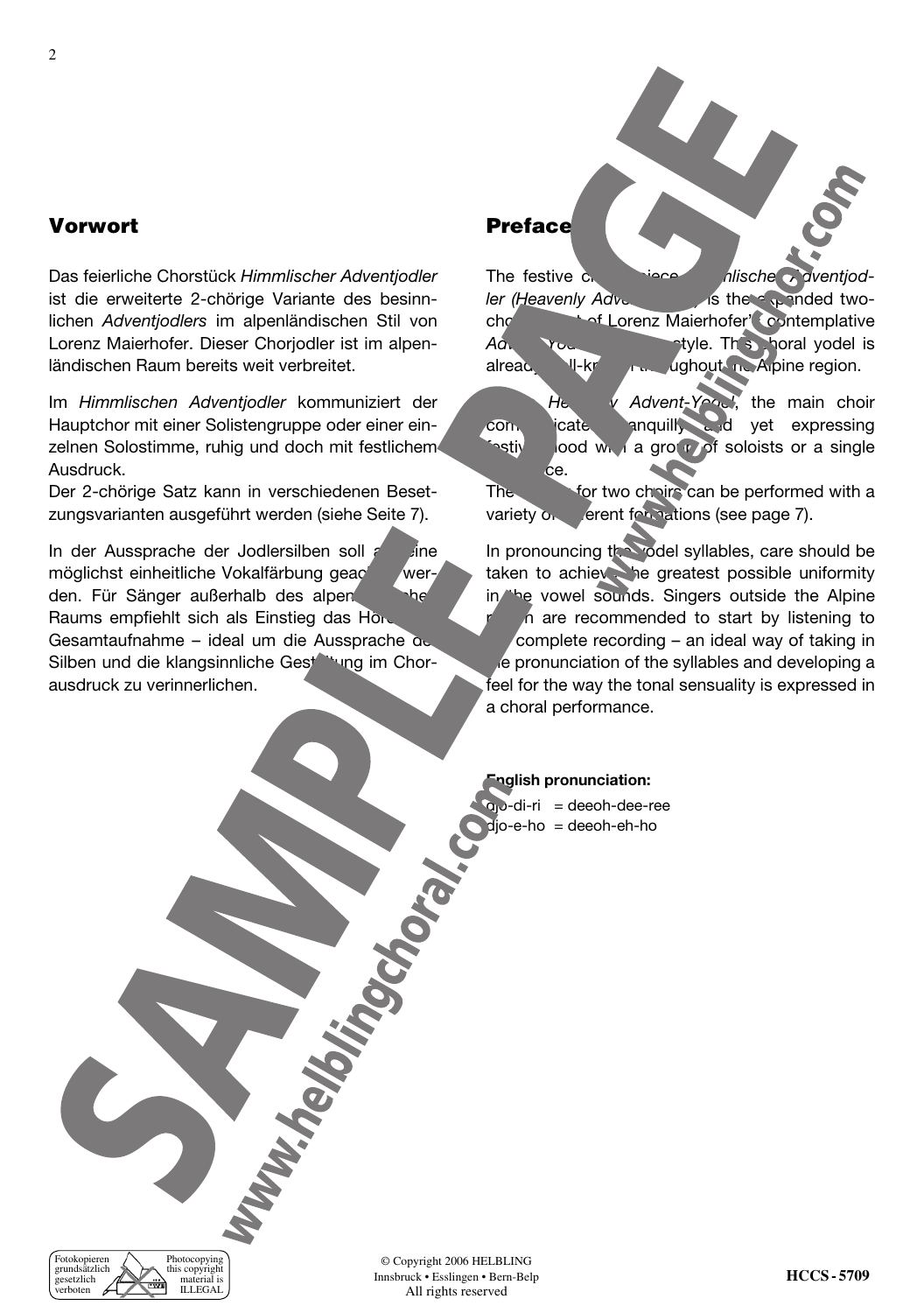

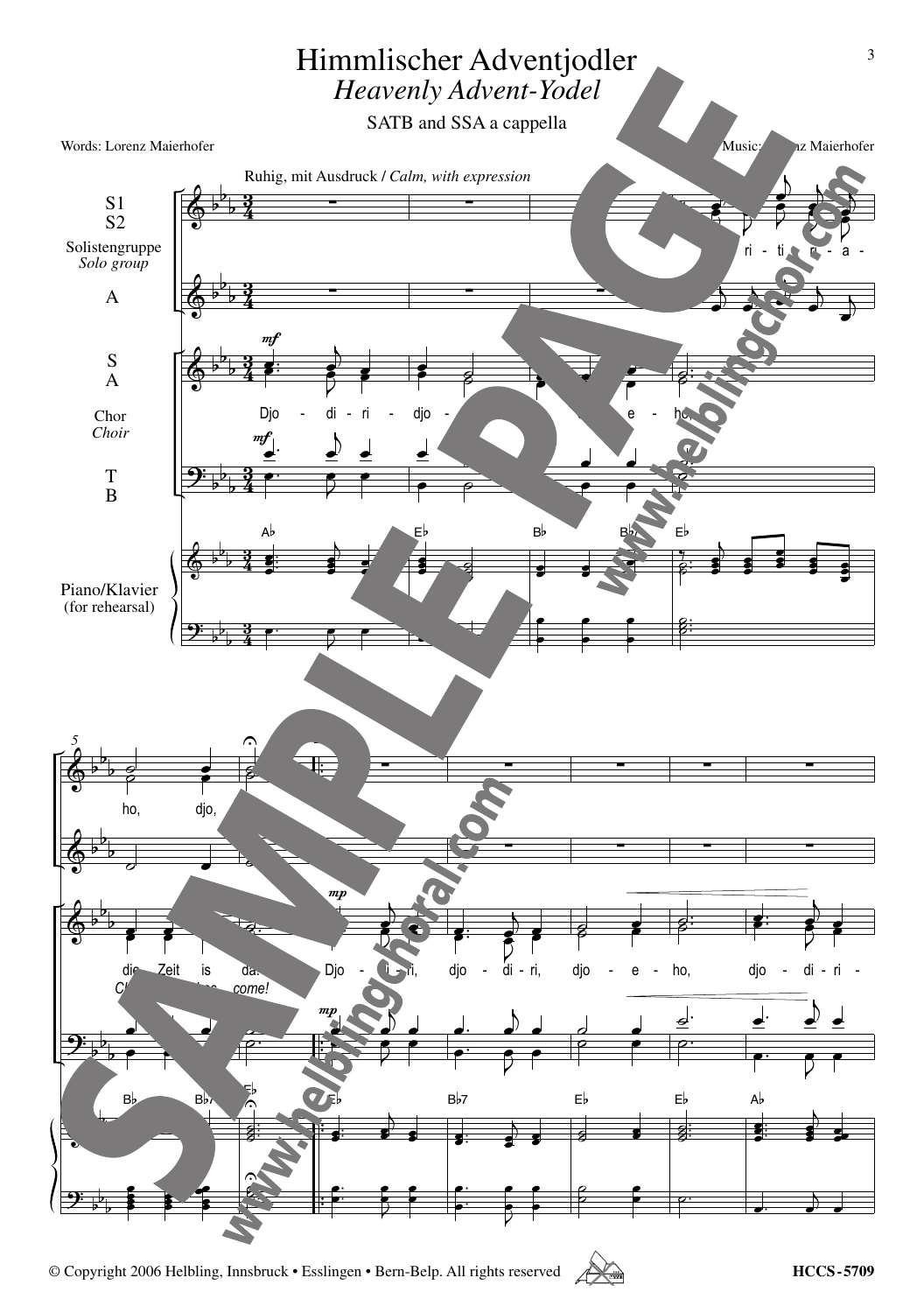

**HCCS-5709** © Copyright 2006 Helbling, Innsbruck • Esslingen • Bern-Belp. All rights reserved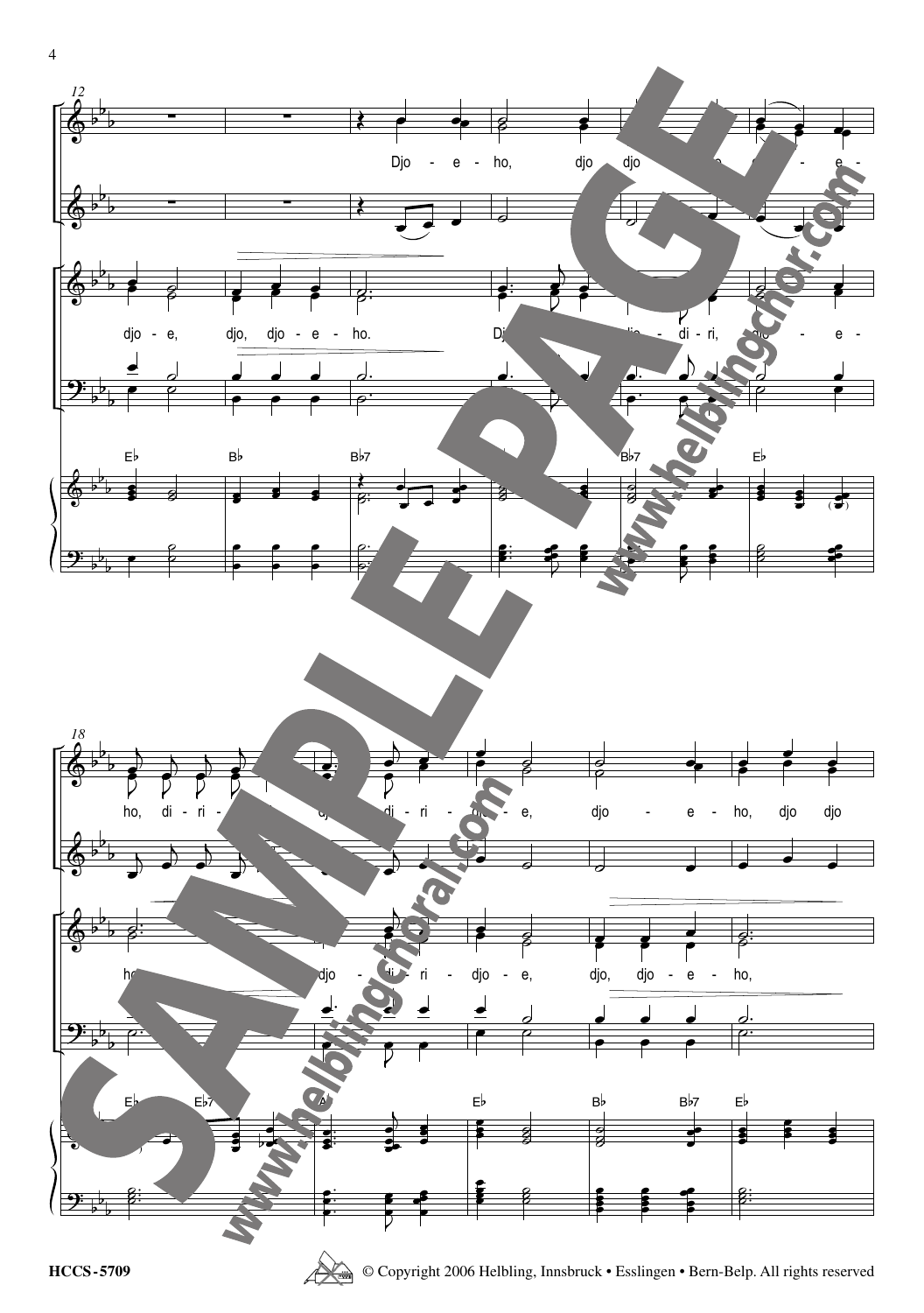

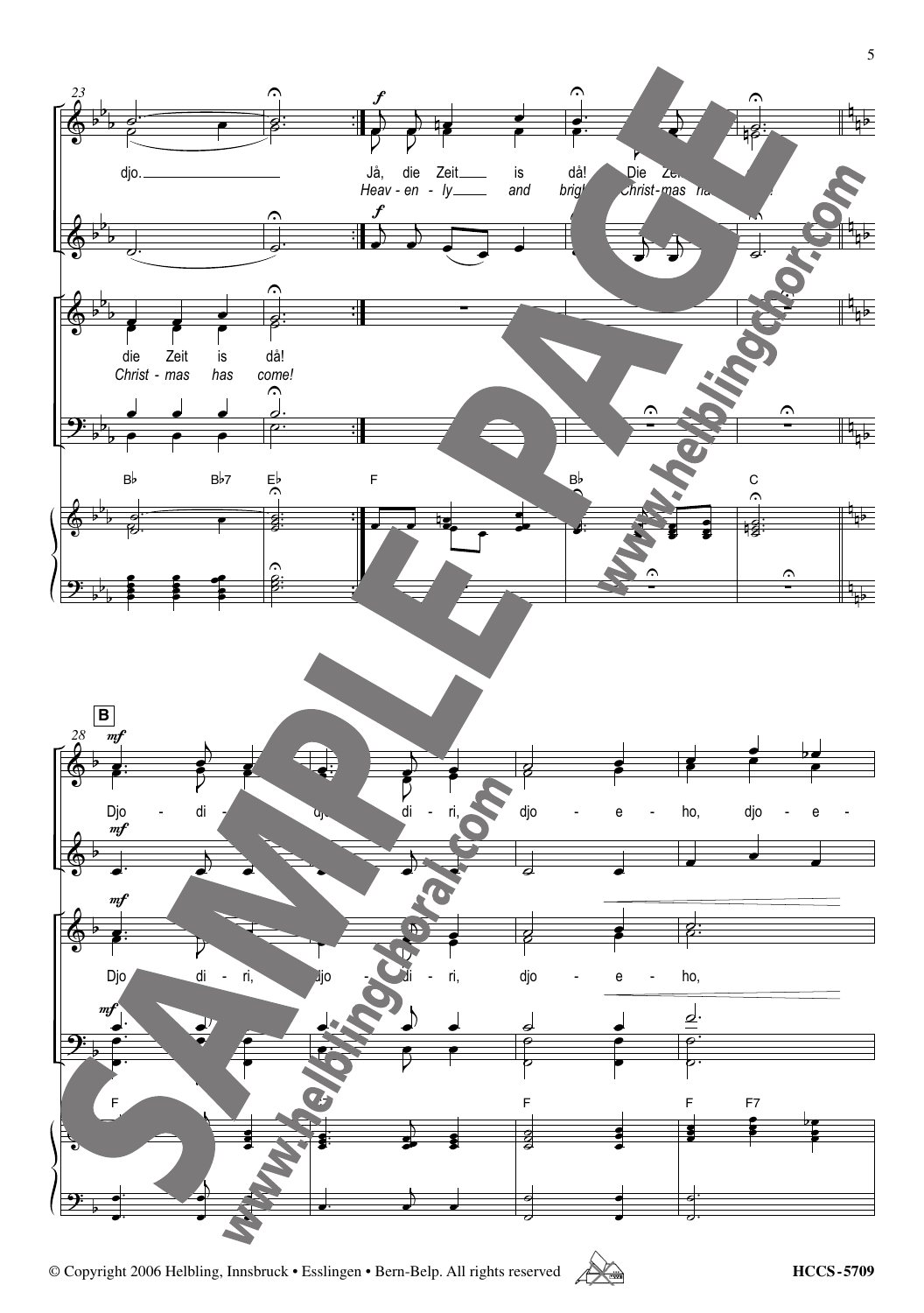



**HCCS-5709** 

© Copyright 2006 Helbling, Innsbruck • Esslingen • Bern-Belp. All rights reserved